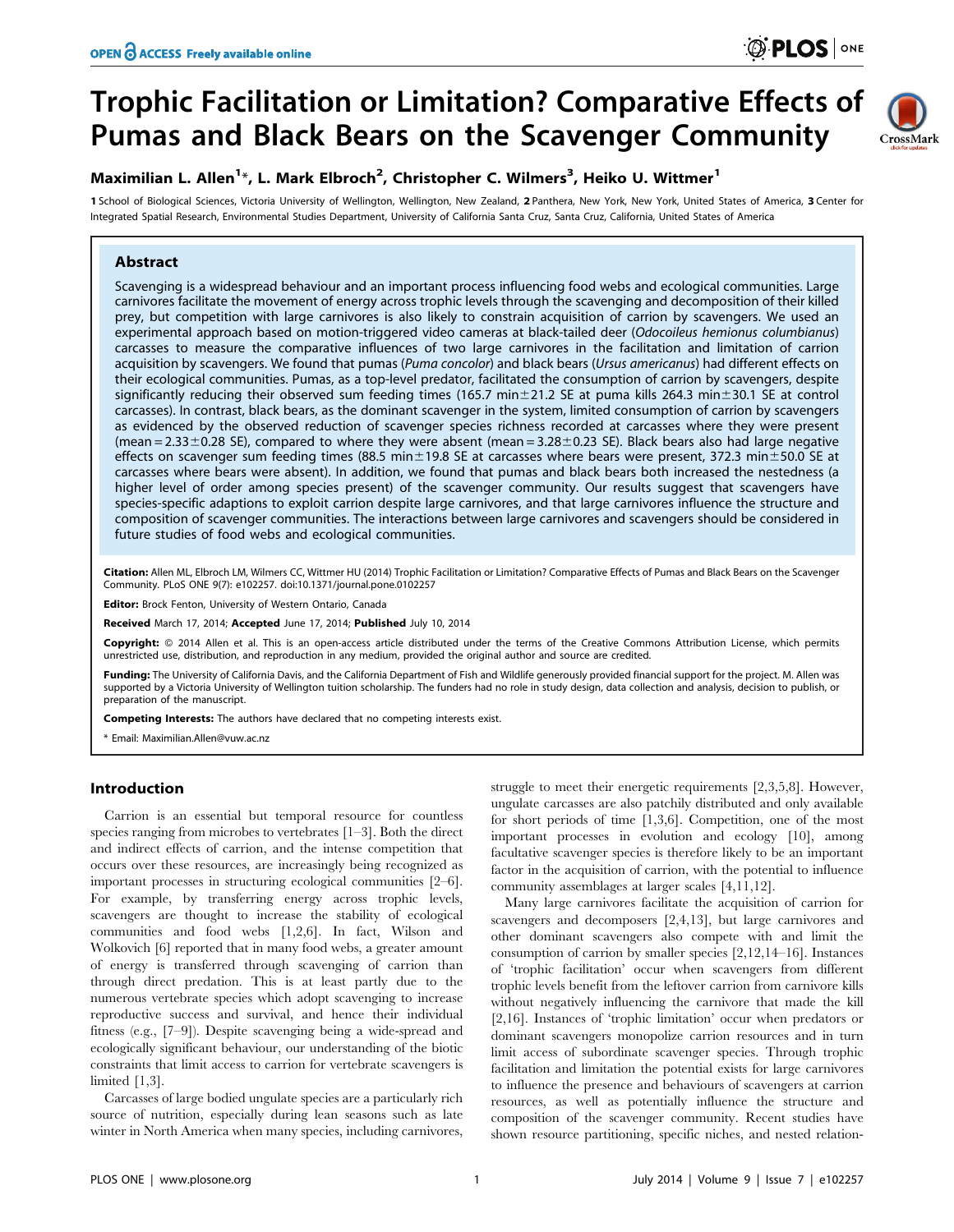ships within the scavenger community [5,17,18]. Nested relationships (nestedness is an analysis of presence and absence used to measure order and disorder in patterns of species occurrence [19]) suggest that the diversity of scavengers present in a location is governed by specific circumstances as well as complex processes and relationships.

Pumas (Puma concolor) and black bears (Ursus americanus) are sympatric large carnivores occurring across much of North America but with different ecological niches. Pumas are top-level predators that frequently kill ungulates [20], while bear species are dominant facultative scavengers [21]. Scavengers frequently feed at puma kills [13,20,22,23], suggesting that pumas facilitate the acquisition of carrion by scavengers, and may in turn play a keystone role by supporting a diverse scavenger community [13]. In contrast, black bears rarely kill adult ungulates, and instead opportunistically feed on juvenile ungulates or carcasses of adults when available [24–26]. Black bears are also able to usurp kills from other large carnivores [20,21,27]. This suggests that black bears may be a dominant scavenger that has a competitive advantage in the consumption of carrion over other scavenger species.

We attempted to determine the influence of pumas and black bears on species richness, feeding time, and nestedness of the scavenger community at ungulate carcasses. To achieve our objective, we conducted a series of in situ experiments at blacktailed deer (Odocoileus hemionus columbianus) carcasses which we monitored with motion-triggered video cameras. We first determined the influence of pumas on scavengers by comparing species richness, feeding time, and nestedness at deer killed by pumas wearing GPS collars to control carcasses with matched habitat characteristics. Second, we determined the influence of black bears on scavengers, using a separate set of carcasses distributed by researchers, by comparing the variables at carcasses where black bears were present and absent. This design allowed us to compare the influence of large carnivores on three aspects of scavenger ecology: 1) scavenger species richness (the number of scavenger species at each carcass), 2) scavenger sum feeding times (the total time scavengers spent at each carcass as a proxy for energy gained), and 3) the nestedness of the scavenger community at these carcasses. We also examined how the first two of these variables varied seasonally. We hypothesized that pumas and black bears would both limit scavenger species richness and sum feeding times, while also increasing the nestedness of the scavenger community. This contrasts with previous studies about the effect of dominant scavengers, which found that dominant scavengers do not influence scavenger species richness or the nestedness of the scavenger community (e.g., [28,29]). However, as a large carnivore we expected black bears would have larger effects on the scavenger community than avian scavengers or mesocarnivores. Further, we expected the effects of pumas and black bears to be of a similar magnitude, but that the net effect of pumas and black bears as sources of trophic facilitation and limitation for the scavenger community would vary based on their different ecological roles as a top predator and dominant scavenger.

## Methods

Our protocols for the capture of pumas adhered to the guidelines outlined by the American Society of Mammalogists [30], and were approved by the Institutional Animal Care and Use Committee of the University of California, Davis (Protocols 15341 and 16886), and the Wildlife Investigations Lab of the California Department of Fish and Wildlife. Every effort to ameliorate suffering of cougar subjects was made, and no cougars were ever killed/sacrificed as part of research methods. Our research was carried out on the Mendocino National Forest and adjacent private land. No permits are necessary for conducting research on Mendocino National Forest, and permission to use private land was granted by T. McIsaac and B. Hurt. Pumas are neither threatened nor endangered, and permission to handle pumas was granted through a Memorandum of Understanding with the California Department of Fish and Wildlife.

#### Study Area

We conducted our study in the Mendocino National Forest, California, including portions of Mendocino, Tehama, Glenn, and Lake Counties (Figure 1). Our study area encompassed approximately  $1,000 \text{ km}^2$ , with elevations from 396 to 2,466 m. Mean daily temperatures ranged from  $-1^{\circ}C$  to 24 $^{\circ}C$ , and mean annual precipitation averaged 132 cm. The majority of precipitation occurred from December through March; below 1,000 m precipitation was frequently in the form of rain, while at higher elevations precipitation was more frequently snow.

Major habitat types changed with elevation. Based on the California Wildlife Habitat Relationships categories [31] these included (in order of increasing elevation): blue oak (Quercus douglasii) woodland, annual grassland, montane hardwood conifer, Douglas fir (Psuedotsuga menziesii), mixed chaparral, montane hardwood, ponderosa pine (Pinus ponderosa), Klamath mixed conifer, and montane chaparral. Black-tailed deer were the most common large ungulate prey, and pumas are the only predator in the system which frequently killed adult deer [32]. Wild pigs (Sus scrofa) and tule elk (Cervus elaphus nannodes) were present at low densities in the study area, but were not preyed upon by pumas [32]. Pumas in the study area occurred at comparatively low density  $(2.45/402 \text{ km}^2)$ , while occurrence of black bears was high and evenly distributed [33].

## Experimental Design and Field Methods

We employed motion-triggered video cameras with infrared flash at black-tailed deer carcasses to measure the effects of pumas and black bears on scavenger activity (species richness, sum feeding times, and nestedness of occurrence). To test for effects of pumas, we compared scavenger activity at kills made by pumas  $(n = 58; n<sub>winter</sub> = 10, n<sub>spring</sub> = 11, n<sub>summer</sub> = 16, n<sub>autumn</sub> = 21)$  to control carcasses that we placed simultaneously on the landscape in areas with matching habitat characteristics ( $n = 58$ ;  $n_{\text{winter}} = 10$ ,  $n<sub>spring</sub> = 11$ ,  $n<sub>summary</sub> = 16$ ,  $n<sub>autumn</sub> = 21$ ). In the puma experiments, black bears were considered a scavenger. To test for the effects of black bears, we distributed a different set of black-tailed deer carcasses in different habitat types across the study area, and determined their effects by comparing scavenger activity at carcasses where black bears were present  $(n = 43; n<sub>winter</sub> = 1,$  $n<sub>spring</sub> = 15$ ,  $n<sub>summary</sub> = 15$ ,  $n<sub>autumn</sub> = 12$ ) to carcasses where they were absent  $(n = 47; n<sub>winter</sub> = 25, n<sub>spring</sub> = 20, n<sub>summer</sub> = 1, n<sub>au</sub>$  $_{\text{tumn}} = 1$ .

We used black-tailed deer killed through vehicle collisions for puma control carcasses and all of the carcasses used for the black bear experiments. Deer were collected from highways in Mendocino, Lake, Glenn, Sonoma, and Marin Counties. We only collected fresh deer in good condition allowing us to replicate the decomposition states of deer at puma kills. Each deer collected had clear, unclouded eyes, lacked discoloration in the abdominal region, and lacked obvious external wounds (broken bones, punctures of skin, or abrasions). Before transporting the carcasses we removed their head, entrails, and lungs in order to limit any disease transmission among disjunct deer populations, as required by the California Department of Fish and Wildlife. In many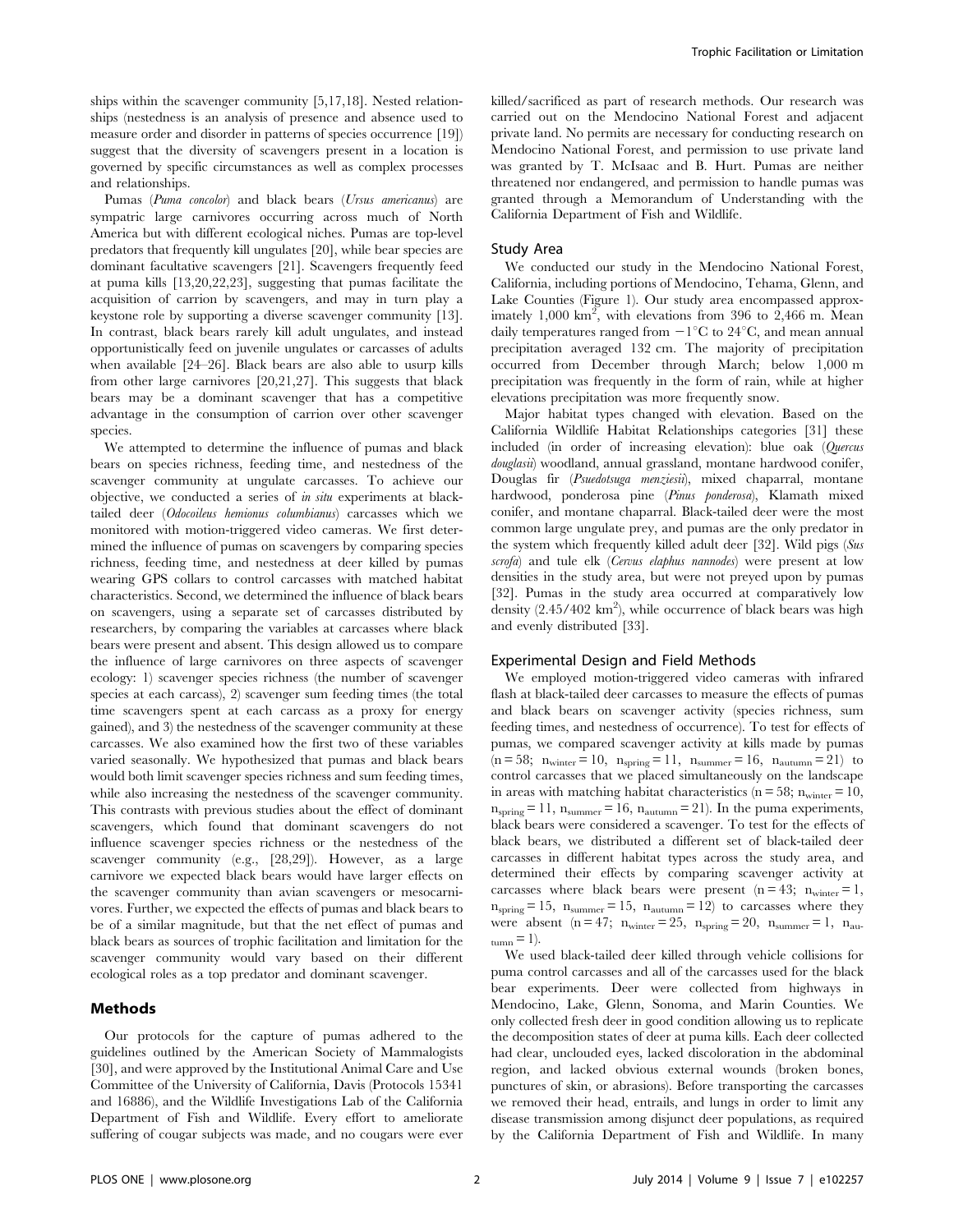

Figure 1. A map of the study area, in Mendocino National Forest. The study area is outlined by the thick black line, within the greater context of the North Coast Range and California. doi:10.1371/journal.pone.0102257.g001

systems smaller scavengers are dependent on larger scavengers to open carcasses and allow them access to meat (e.g., [34]). Given carcass handling described above, small scavengers were not dependent on other species for feeding.

Between June 2010 and December 2012, we captured 7 pumas and fitted them with a combined ARGOS satellite GPS/radio telemetry collar (Lotek 7000SAW, New Market, Ontario), using the methods described in Allen [32]. In order to find fresh deer killed by pumas, we programmed the collars to acquire GPS locations at 2-hr intervals throughout each 24-hr period, and downloaded the location data via satellite connection every 3 days. Location data were displayed in ArcGIS 3.2, and we defined GPS clusters as  $\geq$  locations within 150 m of each other that contained at least one crepuscular or nocturnal location [35]. We loaded GPS clusters onto handheld GPS units (Garmin 60csx), and investigated any GPS cluster where the puma appeared to still be present on the same day as the Argos-relayed GPS downloads in order to find puma kills while they were fresh and the pumas were still active at the site.

Upon arrival in the vicinity of the GPS cluster, we listened for the puma's presence with a handheld telemetry receiver (Communication Specialists Model R1000, Orange, CA). If the puma was in the immediate vicinity we considered it active at the feeding site. We then approached the potential feeding site during mid-day when pumas are least active. We limited visits to 5 min at the site in order to reduce disturbance and avoid possible carcass abandonment. When we found at least half of the deer still left we used the site for our experiments. We attached a wire cable to the carcass to hold it within 1 m of its location, and deployed a motion-triggered camera (Bushnell TrophyCam, Overland Park, KS) to monitor the carcass and document scavenger activity. The motion-triggered cameras were set to record the maximum amount of activity: 60 s of video and inter-video lengths of 1 s before the next event was recorded. We then recorded primary and secondary habitat characteristics of the site based on Mayer and Laundenslayer [31]. We also recorded the location and elevation of the kill using a handheld GPS unit, and then estimated the distance to the secondary habitat by pacing off the distance.

Finally, we measured the percent canopy cover directly over the carcass with a spherical concave densiometer (Ben Meadows, Janesville, WI), and the tree species with the highest percentage of overhead cover.

In finding potential matching sites for puma control carcasses we attempted to choose habitat characteristics as closely as possible to the following variables at puma kills (listed in order of importance): 1) primary habitat type, 2) overhead tree species, 3) percent canopy cover, 4) secondary habitat type, 5) distance to secondary habitat, 6) elevation (Appendix S1). Paired carcasses were placed at least 1 km from puma kills to reduce detection by the same individual scavengers, and each carcass site was used only once to avoid conditioning scavengers. Before arriving at the control sites, we prepared road-killed black-tailed deer to match the amount of meat and stage of decomposition of carcasses found at puma kills. Puma control carcasses were prepared and deployed soon after we visited the puma-killed carcass (a mean of 1.51 hours $\pm$ 0.18 SE) to rule out possible effects from weather, and were also secured with a wire cable.

For the black bear experiments we placed 100 black-tailed deer carcasses in the study area from December 2009–October 2012. Carcasses were placed in a variety of habitat conditions (Appendix S2) in order to provide a diverse sample of the vertebrate scavenger community. Habitat conditions measured included primary habitat type, secondary habitat type, the distance to secondary habitat, overhead tree species, percent canopy cover, slope, aspect, and elevation. We anchored each carcass in place with a wire cable, and placed a motion-triggered camera (Cuddeback IR, De Pere, WI) on a nearby tree. The motiontriggered cameras were set to record the maximum amount of activity, with 30 s of video with a pause of 60 s before the next trigger.

We then determined the effects of black bears by comparing scavenger activity at carcasses where black bears were present to carcasses where they were absent. We included instances where a black bear first arrived at a carcass in its last stage of consumption where scavengers were feeding on the leftover hide and bones (e.g., [2]) in the absent class (defined as where they were absent or one of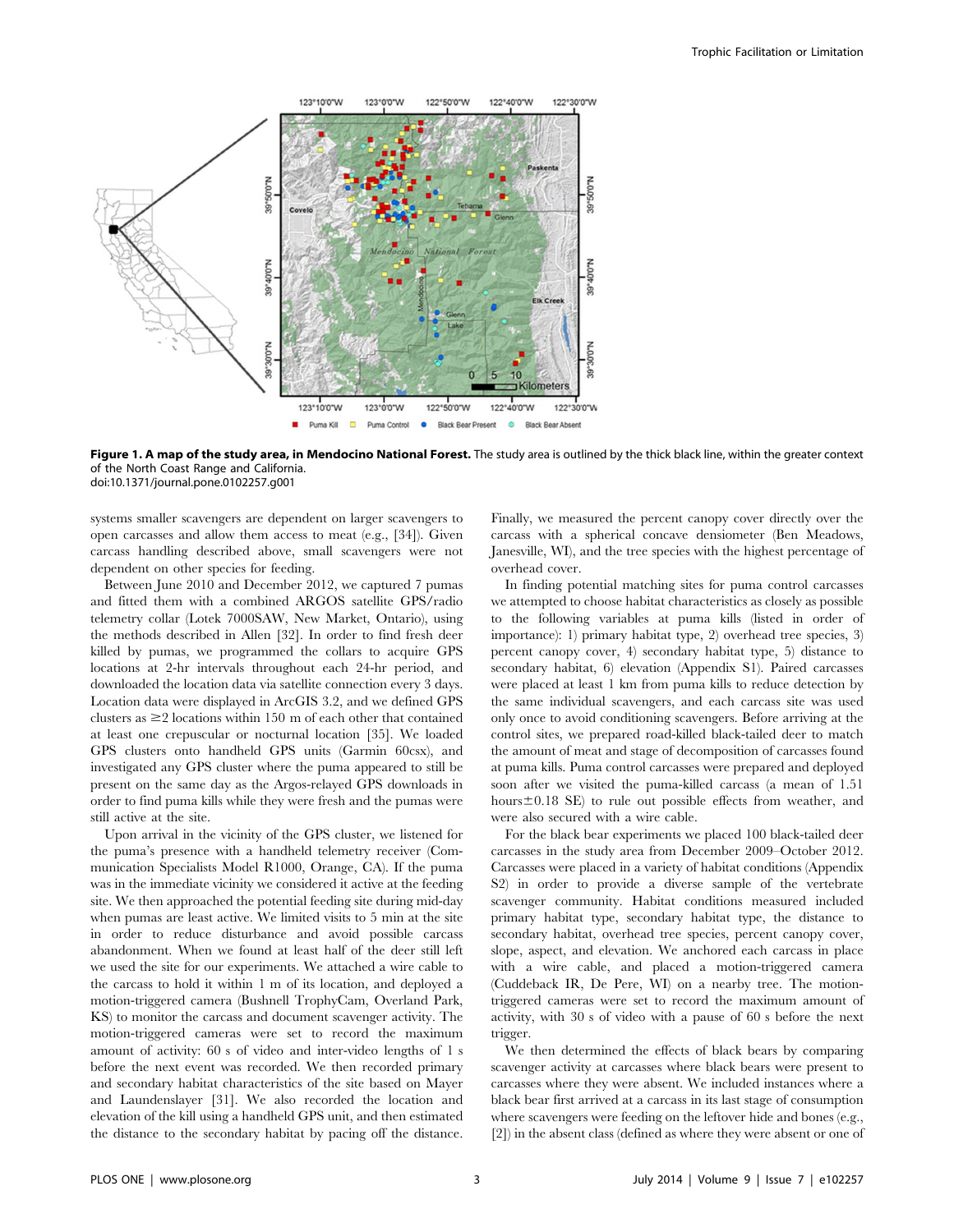the last scavengers to arrive and spent  $\leq 10$  min at the carcass). We removed carcasses from our analyses which had incomplete data due to camera malfunctions or camera displacements by black bears ( $n = 10$ ).

## Statistical Analyses

We determined the number of scavenger species at each carcass and the amount of time they spent feeding to the closest min using the videos we recorded. We calculated the duration of each feeding bout by a scavenger species by subtracting the time at the start of a visit by the time at the end of a visit, with multiple individuals of a species all combined in one feeding bout. For visits of  $\leq$ 30 s we considered the species present for 1 min rather than 0 min, and we rounded all other visits to the closest min. Total feeding times were calculated as the sum of all feeding bouts for all scavengers at a given carcass. We then performed analyses to determine the effects of pumas and black bears on scavenger species richness, scavenger sum feeding times, and the nestedness of the observed scavenger communities. Each analysis determined the influence of either pumas (kills vs. control carcasses) or black bears (present vs. absent). There was, however, limited utility in comparing the effects of black bears to pumas directly due to the varying amounts of meat, the different camera models used, and how these variables could affect scavenger presence and feeding times. Therefore, we used post hoc effect sizes [36] to compare the effects of pumas and black bears on scavengers. Prior to performing statistical analyses we tested each data set with continuous variables for normality and variance equality with a Shapiro-Wilk test and a Levene's test [37]. In each analysis, we considered  $p \leq 0.05$  significant, and the statistical analyses were conducted using the program R [38], except where specifically noted otherwise.

We first tested whether black bear detection of carcasses would vary among seasons because of expected variation in abundance among seasons due to hibernation using a Fisher's exact test [37]. For this analysis, and the later analyses which included the predictor variable of season, we assigned seasons based on ecological patterns in the study area. Winter included December, January, and February; spring included March, April, May; summer included June, July, and August; and autumn included September, October, November [32].

For species richness we used all scavenger species, but eliminated rodents and small birds (i.e. American robin, Turdus migratorius, scrub jay, Aphelocoma californica, and Steller's jay, Cyanocitta stelleri) for sum feeding times due to limitations in our ability to accurately detect their feeding times. We modelled scavenger species richness and scavenger sum feeding times using generalized linear models with a Poisson link, using the  $lme4$ package [39]. We first modelled the puma experimental carcasses, using puma carcass type (kill vs. control), season, and their interaction as dependent variables. We then modelled the black bear experimental carcasses, using black bear carcass type (bear present vs. absent), season, and their interaction as dependent variables. When significant differences were found we used a post hoc Tukey's HSD test to determine where significant differences occurred. Last, we calculated post hoc effect sizes using Cohen's d score for scavenger species richness and sum feeding times in order to understand the magnitude of effects, and we considered scores of 0.20 small effects, 0.50 medium effects, and 0.80 large effects [40].

Our hypothesized limitation of scavenger species richness and sum feeding times could cause an increase in the order or disorder of the scavengers present at different carcass types. For instance, competition with a puma or black bear could cause the species which are present and able to feed to be more random. In contrast, if specific scavengers have developed strategies to overcome competitive restraints from pumas and black bears this would cause their presence at a particular carcass to be more structured. Based on Selva and Fortuna [5], we therefore hypothesized that the scavenger community of each carcass type would be more nested than random null models. In addition, as noted previously, we hypothesized that the scavenger community would be more nested at puma kills than control carcasses, while the nestedness of carcasses where black bears were present vs. absent would not vary significantly. To test this, we used a nestedness analysis following the methods which Selva and Fortuna [5] used for a vertebrate scavenger community in Europe. An analogy often used to explain nestedness is the species occurrence among a series of same-size islands moving away from the mainland. In a system which is nested due to dispersal from the mainland, the species are structured by their distance from the mainland. If instead the island system were based on a random process, for example with species being distributed during tropical storms, the species present on each island would be less structured and hence less nested.

We calculated the nestedness temperature  $(T)$  [19,41] for each carcass type using the program ANINHADO (16), with T expressed as a score between 0–1. We then calculated the level of nestedness  $(N)$  as used by Selva and Fortuna [5] who defined N as  $N = (100-T)/100$  for each carcass type. We also calculated the idiosyncratic temperature (IT) first for each individual carcass and second for each scavenger species. We then calculated the nestedness contribution (NC) for each individual carcass and each scavenger species as  $NC = (100 - IT)/100$  [5]. T is the mean value of the  $IT$  scores of all individual carcasses, or alternatively the mean of all individual scavengers since both sides of the matrix have the same mean, and hence  $N$  is the mean value of either of their  $NC$ scores. Higher N and NC scores meant the scavenger community or species was structured and hence nested, while low scores meant less structure and hence disordered.

We determined if each carcass type was significantly more nested than random by comparing each to random null models. For each carcass type we generated 100 null models with randomized matrices for each of two null model types (null model 1 lacking heterogeneity and nestedness, and null model 2 lacking nestedness) using the program ANINHADO [19]. We then tested the  $N$  score for each type of carcass against both types of their randomly generated null models using ANOVA models [37], and when we found significant differences we used a post hoc Tukey's HSD test [37] to determine where the significant differences occurred. Lastly, we determined if pumas and black bears increased or decreased the nestedness, and hence the structure, of the scavenger community. We used the individual NC scores from each individual carcass as our values, and used a two-tailed Student's t-test with equal variances [37] determine differences in N caused by pumas and black bears.

## Results

We monitored 58 puma kills and 58 puma control carcasses. We set up cameras at the puma kills a mean of 39.8 ( $\pm$ 2.9 SE) hours after the presumed time of kill, and pumas stayed within 150 m of the kills we monitored for a mean of 75.1 ( $\pm$ 5.9 SE) hours. For the black bear experiments we monitored 47 carcasses where black bears were absent and 43 carcasses where black bears were present. Black bear occurrence at carcasses varied by season  $(df = 3, p<0.0001,$  Figure 2), as would be expected based on their seasonal activity patterns. Black bears were present at 92.8% and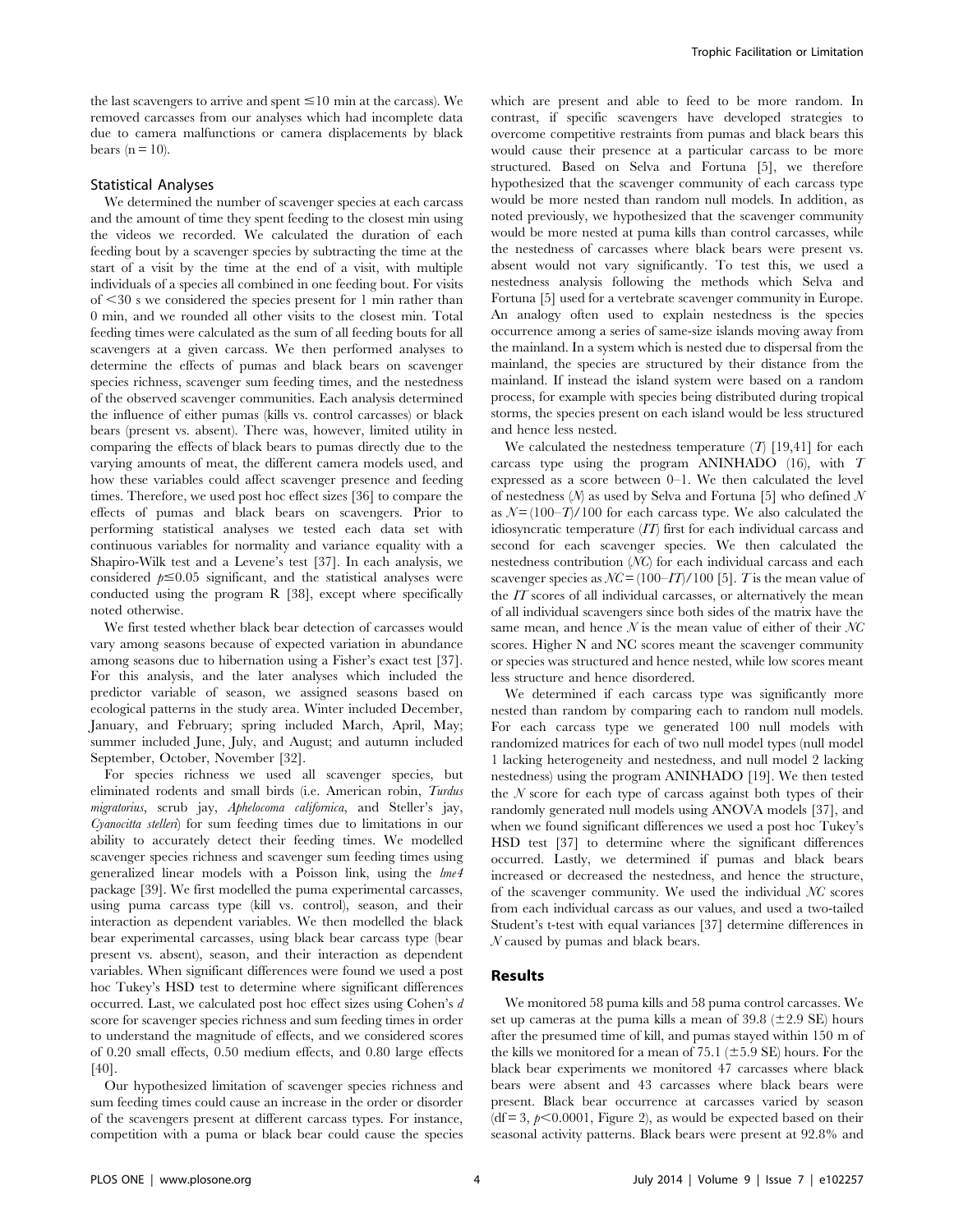

Figure 2. The detection rate of black bears among seasons at different carcass types. Detection varied among seasons, and the detection for deer carcasses used for the black bear experiments, those killed by pumas, and the matching puma control carcasses are shown. doi:10.1371/journal.pone.0102257.g002

90.0% of experimental carcasses during summer and autumn respectively, compared to 48.6% in spring and 3.8% in winter.

#### Species richness

We recorded a total of 20 species (Appendix S1) at puma kills with a mean of 3.07 ( $\pm$ 0.24 *SE*) species per carcass, and a total of 25 species (Appendix S1) at paired control carcasses with a mean of 3.52 ( $\pm$ 0.20 SE) species per carcass, resulting in a small negative effect attributable to pumas  $(d = -0.27)$  (Table 1). Neither puma carcass type (kill vs. control), season, nor the interaction between season and carcass type was a significant factor in scavenger species richness (Table 2). Puma carcass type was the model with the lowest AIC value to explain scavenger richness (Table 2).

We recorded a total of 21 species (Appendix S2) at carcasses where black bears were present with a mean of 2.33 ( $\pm$ 0.28 SE) species per carcass, and a total of 18 species (Appendix S2) at carcasses where black bears were absent with a mean of 3.28  $(±0.23$  SE) species per carcass, resulting in a medium negative effect attributable to black bears ( $d = -0.56$ ) (Table 1). Black bear carcass type (present vs. absent) was a significant factor in scavenger species richness (df = 1,  $F = 7.01$ ,  $p = 0.0096$ , Table 2). Season alone was also a significant factor in scavenger species richness at black bear carcasses (df = 3,  $F = 5.02$ ,  $p = 0.0030$ , Table 2), with significantly less species per carcass in summer (mean =  $1.50\pm0.24$  SE) than in spring (mean =  $3.31\pm0.32$  SE,  $p= 0.0025$  or winter (mean = 3.15±0.30 SE,  $p= 0.0117$ ). The interaction of black bear carcass type and season was not significant (Table 2, Figure 3). Season was the model with the lowest AIC value to explain scavenger richness (Table 2).

#### Scavenger Sum Feeding Times

At puma kills scavengers fed for a mean of  $165.7$  ( $\pm$ 21.2 SE) min, and at puma control carcasses scavengers fed for a mean of 246.3 ( $\pm$ 30.1 SE) min, resulting in a medium negative effect attributable to pumas  $(d = -0.41)$  (Table 1). Puma carcass type (kill vs. control) was a significant factor in scavenger sum feeding times (df = 1,  $F = 4.96$ ,  $p = 0.0280$ , Table 2). Season alone was not a significant factor of scavenger sum feeding times (Table 2), nor was the interaction between puma carcass type and season significant (Table 2), but based on AIC values was the best model to explain scavenger sum feeding times (Table 2).

At carcasses where black bears were present scavengers fed for a mean of 88.5 ( $\pm$ 19.8 SE) min, while at carcasses where bears were absent scavengers fed for a mean of 372.3 ( $\pm 50.0$  SE) min, resulting in a large negative effect attributable to black bears  $(d = -$ 1.08) (Table 1). Black bear carcass type (present vs. absent) was a significant factor in scavenger sum feeding times (df = 1,  $F = 26.04$ ,  $p<0.0001$ , Table 2). Season alone was also a significant factor in

Table 1. The mean scavenger species richness and scavenger sum feeding time, along with the effect size attributable to pumas and black bears.

|                     |      | <b>Scavenger Richness</b> |         | <b>Sum Feeding Time</b> |             |         |
|---------------------|------|---------------------------|---------|-------------------------|-------------|---------|
| <b>Variables</b>    | mean | 95% CI                    | d       | mean                    | 95% CI      | a       |
| Puma Kill           | 3.07 | $2.60 - 3.54$             | $-0.27$ | 165.7                   | 124.1-207.3 | $-0.41$ |
| Puma Control        | 3.52 | $3.13 - 3.90$             |         | 246.3                   | 187.3-305.3 |         |
| <b>Bear Present</b> | 2.33 | $2.06 - 2.62$             | $-0.56$ | 88.5                    | 68.7-108.3  | $-1.08$ |
| <b>Bear Absent</b>  | 3.28 | $3.05 - 3.51$             |         | 372.3                   | 322.3-422.3 |         |

For each variable and carcass type the mean, 95% confidence intervals, and effect sizes (Cohen's d score) are reported. Negative effect sizes indicate limitation, with effect sizes of 0.20 indicating small effects, 0.50 indicating medium effects, and 0.80 indicating large effects. doi:10.1371/journal.pone.0102257.t001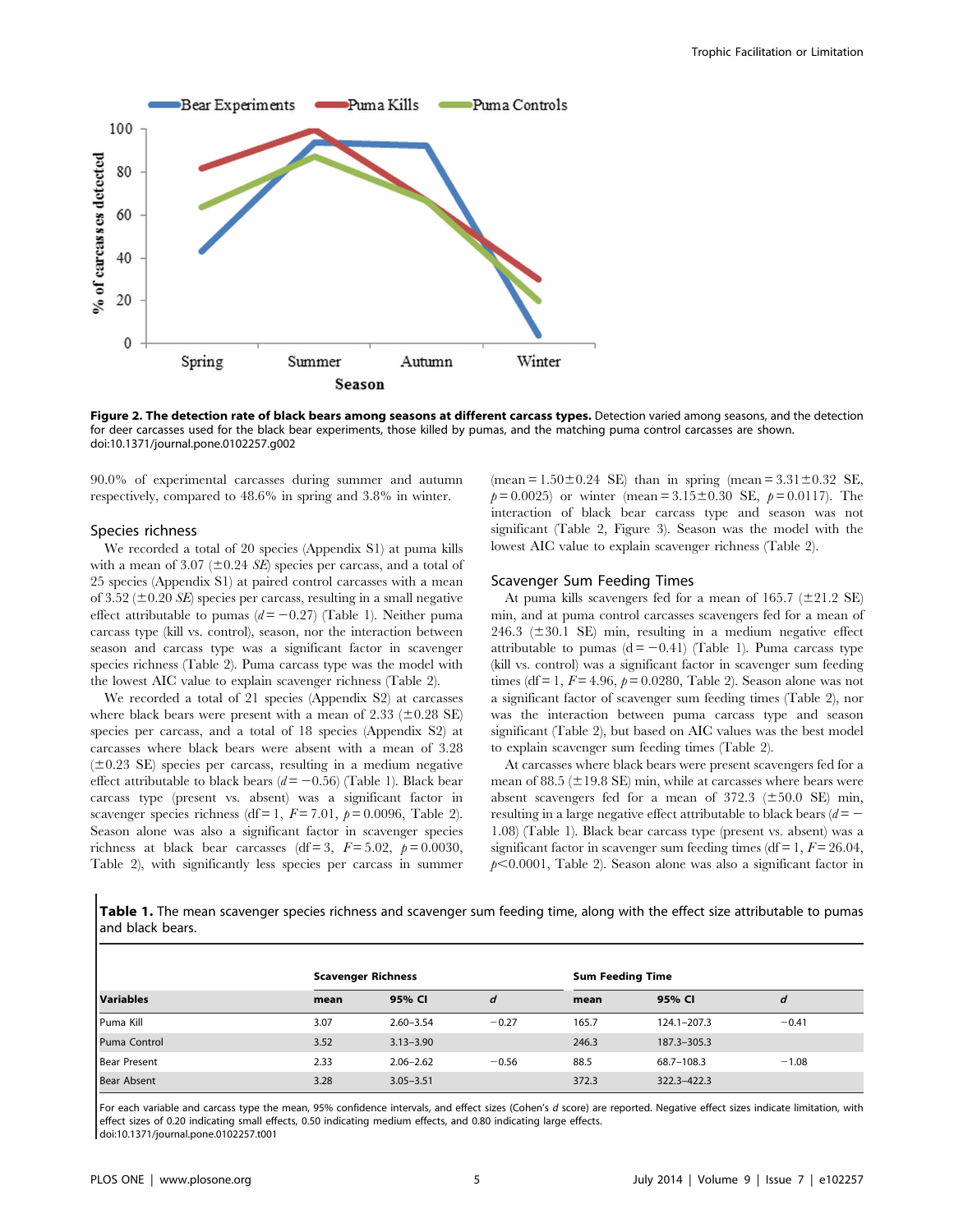|       |             | cavenger Richness |        |        |   | Sum Feeding Time |          |        |  |
|-------|-------------|-------------------|--------|--------|---|------------------|----------|--------|--|
| Model | Variables   |                   | ø      | ५<br>द | ᇂ |                  |          | ⊻<br>द |  |
|       | PUMA        | 2.12              | 0.1499 | 41.0   |   | 4.96             | 0.0280   | 201.8  |  |
|       | <b>SEAS</b> | 1.28              | 0.2860 | 443.6  |   | $\frac{65}{2}$   | 0.1820   | 202.1  |  |
|       | PUMA:SEAS   | 0.99              | 0.3982 | 447.5  |   | ত্               | 0.1910   | 185.5  |  |
|       | <b>BEAR</b> | 7.01              | 0.0096 | 344.3  |   | 26.04            | < 0.0001 | 203.7  |  |
|       | <b>SEAS</b> | 5.02              | 0.0030 | 339.1  |   | 3.91             | 0.0114   | 240.7  |  |
|       | BEAR:SEAS   | 2.20              | 0.0940 | 341.0  |   | 0.69             | 0.5631   | 193.9  |  |

ì. black bear is absent). black bear is absent).

doi:10.1371/journal.pone.0102257.t002 doi:10.1371/journal.pone.0102257.t002

Trophic Facilitation or Limitation

scavenger sum feeding times (df = 3,  $F = 3.91$ ,  $p = 0.0114$ , Table 2), with significantly higher sum feeding times in winter  $(mean = 347.6 \text{ min} \pm 60.0 \text{ SE})$  than in summer  $(mean = 72.6$ min $\pm$ 23.8 SE,  $p = 0.0162$ ). The interaction between black bear carcass type and season was not significant, but ranked the best model to explain scavenger sum feeding times (Table 2).

## Nestedness of scavenger interactions with pumas and black bears

Our analyses revealed that each carcass type (puma kill, puma control, black bear present, black bear absent) was significantly more nested than the randomly generated null models (Table 3); showing structured and nested relationships among the scavenger community. The randomly generated null models of type 1 lacked heterogeneity and nestedness, and were significantly lower than each carcass type  $(p_{puma\;kill} < 0.0001, p_{puma\;control} < 0.0001, p_{beam\; present} <$ 0.0001,  $p_{\text{beam}}$  < 0.0001). The randomly generated null models of type 2 lacked nestedness, and were significantly lower than each carcass type  $(p_{puma~kill} < 0.0001, p_{puma~control} = 0.0012, p_{beam~present} <$ 0.0001,  $p_{\text{learn}}$  absent  $\leq 0.0001$ ).

Further analyses revealed that both pumas and black bears increased the nestedness (N), and hence structure, of the scavenger community. The scavenger community at puma kills were significantly more nested than puma control carcasses  $(df = 113,$  $p = 0.0468$ . Nestedness amounted to  $N = 0.88$  ( $\pm 0.01$  SE) at puma kills, and  $N = 0.83$  ( $\pm 0.02$  SE) at puma control carcasses, indicative of a medium effect attributable to pumas  $(d= 0.38)$ . The scavenger community was significantly more nested at carcasses where black bears were present than carcasses where black bears were absent (df = 84,  $p = 0.0022$ ). Nestedness amounted to  $N = 0.92$  ( $\pm 0.02$  SE) at carcasses where black bears were present, and  $N=0.83$  ( $\pm 0.02$  SE) at carcasses where black bears were absent, indicative of a large effect attributable to black bears  $(d= 0.68)$ .

The nestedness contribution (NC) scores of scavengers showed apparent differences between carcass types (puma kill vs. control, or black bear present vs. absent), with the NC scores for the most common scavenger species noted in Table 4. Four of these species contributed more to the nestedness of the scavenger community at puma kills, including bobcats (Lynx rufus), fishers (Martes pennanti), gray foxes (Urocyon cinereoargenteus), and turkey vultures (Cathartes aura). Five of these species contributed more to the nestedness of the scavenger community at carcasses where black bears were present, including bobcat, common ravens (Corvus corvax), coyotes (Canis latrans), fishers, and turkey vultures.

## Discussion

A driving force for the evolution of carnivores is the adaptations needed to overcome continually evolving defence strategies of prey species [10]. Competitive interactions among vertebrate scavengers may be as complex as predator-prey relationships (e.g., [5,16]), and should also be the subject of co-evolutionary adaptations and strategies among carnivores and their associated scavenger community. Our results suggest that large carnivores, when acting as either a top predator or dominant scavenger, influence the structure of the scavenger community by both facilitating and limiting the acquisition of carrion by different scavenger species. Considering the importance of interspecific interactions in the acquisition of carrion, large carnivores may be an important cause of adaptation for many vertebrate scavenger species.

The nestedness, or structure of the scavenger community, increased at carcasses where pumas and black bears were present.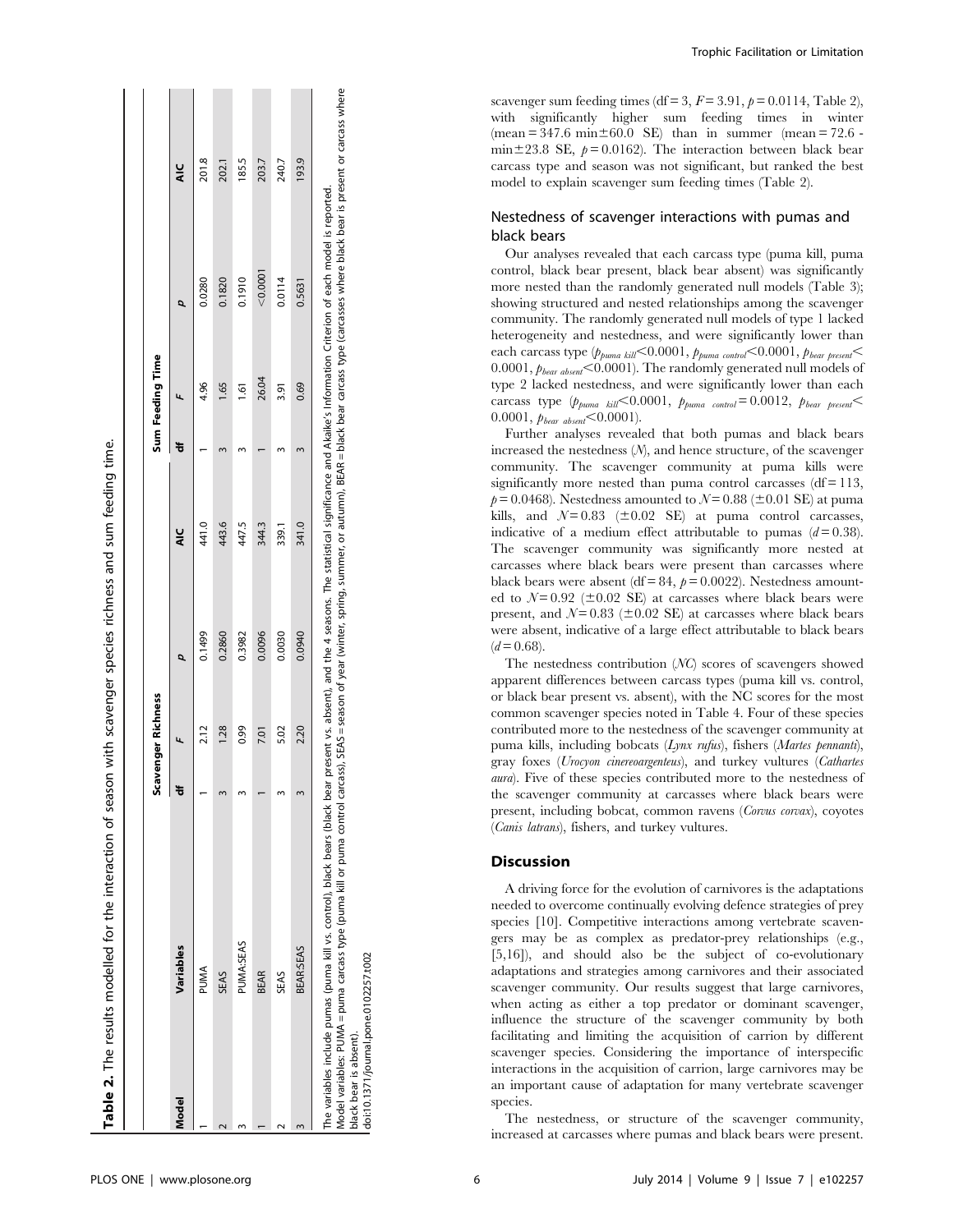

Figure 3. The seasonal distribution of scavenger species richness (number of scavengers present) and sum feeding time in minutes (total time scavengers spent feeding). Each season is represented as a mean with the error bars representing standard error. We did not include samples on the graphs where there were  $\leq$ 3 samples for a season. doi:10.1371/journal.pone.0102257.g003

The scavenger community at each carcass type (puma kill, puma control, bear present, bear absent) was more nested than randomly generated null models, supporting findings of previous studies [5]. But more importantly, our findings suggest species-specific responses to large carnivores (both positive and negative), and that large carnivores are an important influence on the structure and composition of the vertebrate scavenger community whether they are acting as a predator or scavenger. The increased nestedness is likely due to a combination of two factors: 1) competition with pumas and black bears structures the exploitation of carcasses by different species [29], and 2) scavengers with increased nestedness have evolved behaviours and strategies to allow them to take advantage of carrion despite large carnivores. We hypothesize these behaviours are adaptations to increase the predictability of carrion resources, which are generally uncertain and temporal [1,3,6]. Increased predictability of carrion could allow scavengers to acquire and exploit the limited available carrion resources, and strategically increase their individual fitness.

The magnitude of the effect of pumas and black bears varied for the species richness and sum feeding times of scavengers. Black bears had a medium effect on scavenger species richness  $(d=-$ 0.56) and a large effect on sum feeding times  $(d=-1.20)$ , while pumas did not significantly limit scavenger species richness, and had a medium negative effect on sum feeding times  $(d=-0.41)$ . The confounding effect of black bears being present at both puma kills and puma control carcasses may have led to an underestimation of the size of the effect attributable to pumas. Pumas also acted as an important facilitator of energy to scavengers in ecosystems. For example, 20 vertebrate scavenger species fed at puma kills, and these scavengers fed for a mean of 165.7 min at each kill. This suggests that pumas provide resources for a large number of scavengers, and may act as a keystone species subsidizing the scavenger community [13,23]. Furthermore, pumas may increase ecosystem stability by facilitating the movement of energy to different trophic levels [1,6]. In contrast, black bears are a dominant scavenger, which compete for carrion resources and rarely provide energy to other scavengers (e.g., by killing adult ungulates on their own) [26]. Previous studies of dominant scavengers suggest that they do not limit the richness of other scavenger species [28,29], or influence the nestedness of the scavenger community [29]. However, black bears exhibited limitations of a higher magnitude for the scavenger community than pumas did. The negative effects of black bears on scavenger species richness and sum feeding times suggest a decrease in the complementary use of carrion by other scavengers in the community, and therefore the effects of black bears may be best classified as trophic limitation. Although both large carnivores limited sum feeding times, and hence could have direct effects on the individual fitness and populations of scavengers, their overall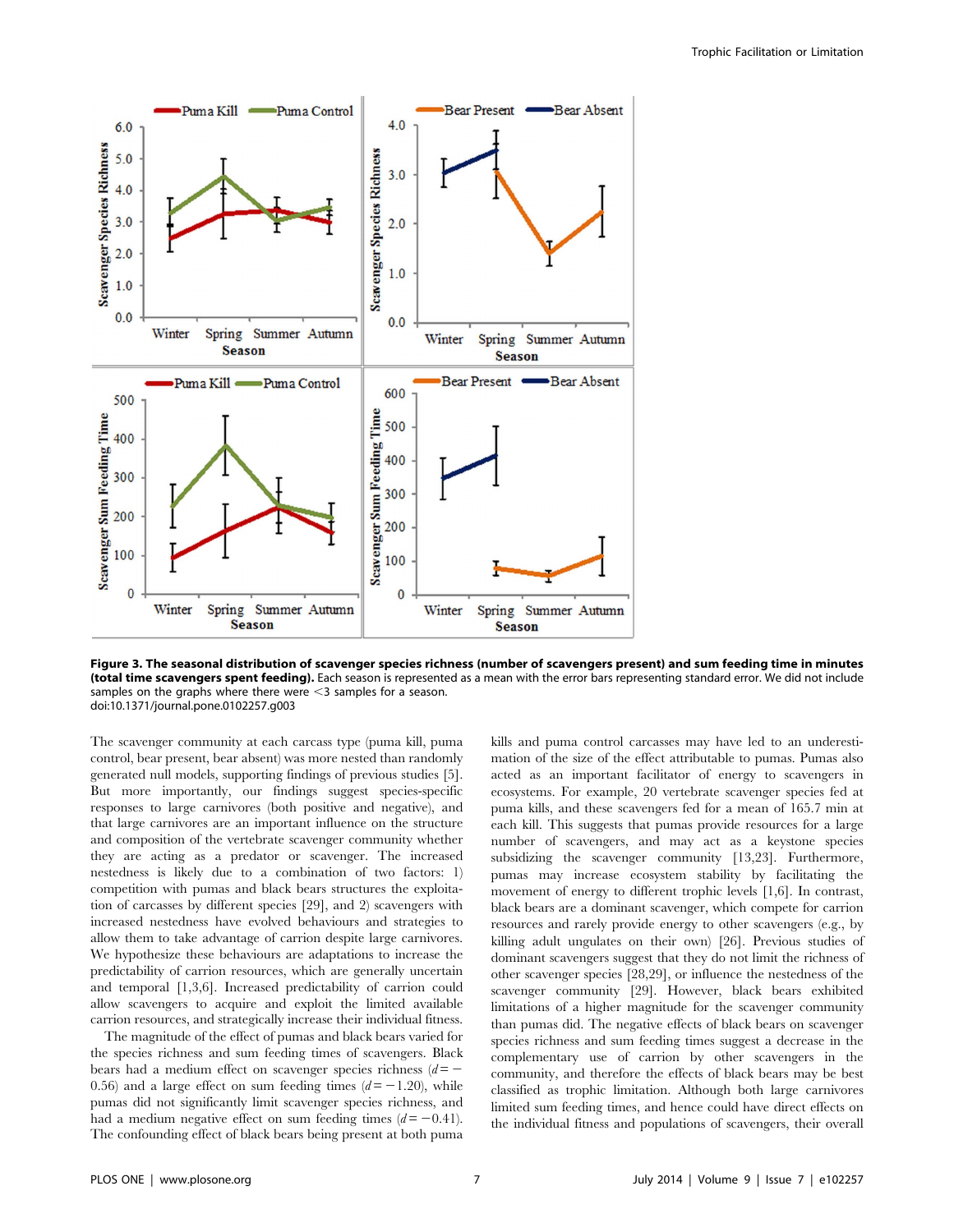| Table 3. Comparison of the nestedness (W) scores of each carcass type with two types of randomly generated null models. |             |              |        |          |              |          |              |          |
|-------------------------------------------------------------------------------------------------------------------------|-------------|--------------|--------|----------|--------------|----------|--------------|----------|
|                                                                                                                         |             |              |        |          |              |          |              |          |
|                                                                                                                         |             | <b>ANOVA</b> |        |          | Null Model 1 |          | Null Model 2 |          |
| Carcass Type                                                                                                            | N(SE)       |              |        |          | $N$ (SE)     | Q        | N (SE)       | Q        |
| Puma Kills                                                                                                              | 0.88(0.01)  | 2,198        | 250.46 | < 0.0001 | 0.55(0.004)  | < 0.0001 | 0.67 (0.004) | < 0.0001 |
| Puma Control                                                                                                            | 0.83(0.02)  | 2,198        | 206.23 | 0.0001   | 0.58(0.004)  | 0.0001   | 0.69 (0.004) | 0.0012   |
| <b>Black Bear Present</b>                                                                                               | 0.92 (0.02) | 2,198        | 298.98 | 0.0001   | 0.64(0.004)  | 0.0001   | 0.73 (0.005) | < 0.0001 |
| <b>Black Bear Absent</b>                                                                                                | 0.83(0.02)  | 2,198        | 241.96 | < 0.0001 | 0.53 (0.005) | < 0.0001 | 0.64 (0.005) | < 0.0001 |
|                                                                                                                         |             |              |        |          |              |          |              |          |

 $\mathbf{I} = \mathbf{I}$ 

 $\mathbf{L}$ 

**Contract Contract** 

Null models of type 1 lacked heterogeneity and nestedness, and while null models of type 2 lacked nestedness. Nestedness (N) is represented for each carcass type, along with the results of the ANOVA analyses, and the resul Null models of type 1 lacked heterogeneity and nestedness, and while null models of type 2 lacked nestedness. Nestedness (N) is represented for each carcass type, along with the results of the ANOVA analyses, and the resul model types. from post hoc Tukey's HSD analyses. The mean nestedness (N) and the standard error are represented for null model types. (M) and the standard error are represented for null from post hoc Tukey's HSD analyses. The mean nestedness doi:10.1371/journal.pone.0102257.t003 doi:10.1371/journal.pone.0102257.t003

effects are likely to be dependent upon their respective ecological roles.

The seasonal effects of pumas and black bears varied, which is likely due to the variation in seasonal abundance of black bears as explained by hibernation. During seasons they were not hibernating, black bears directly decreased the sum feeding times and species richness at carcasses where they were present, apparently decreasing the amount of carrion available for other species. Black bears may also have influenced the scavenger community at puma kills, as sum feeding times at puma kills and control carcasses did not vary in summer and autumn, suggesting that black bears may have competitive advantages over other scavengers for the available resources at both types of carcasses. Our results therefore suggest that pumas may act as a resource buffer for scavengers, by killing ungulates and facilitating scavengers with carrion resources throughout the year [2]. However, black bears may dampen the beneficial effect of the year-round buffer provided by pumas, and make carrion less available to other scavengers in seasons when they are active. The combined influences of seasonality and predictability of carrion availability are important factors to consider in the evolution of scavenger ecology. Past studies, using two season models, have shown that facultative scavengers scavenge more frequently during winter than summer [9,16,21]. However, our study suggests that this may be less due to changes in their preferences or metabolic needs, and instead due to competition with bears and obligative scavengers like vultures, which are less abundant in winter.

In summary, results from our study suggest that large carnivores exert important influences on vertebrate scavengers, which may have implications for community assemblages at larger scales. Pumas apparently facilitate the acquisition of carrion by the scavenger community through the use of carrion from their kills. This suggests that pumas may be provisioning the scavenger community with carrion, and the large amount of carrion provided to scavengers suggest that pumas may be a keystone species for the scavenger community. In contrast, black bears are dominant scavengers, and carrion is apparently an important source of nutrition for them. Black bears were a large source of limitation for the scavenger community, which may have important consequences for the rest of the scavenger community. However, black bears vary in abundance due to hibernation, and competition with black bears during seasons they are active may influence scavenger survival and population dynamics. Large carnivores apparently have different influences based on their ecological role, and also may cause the energy available from carrion resources to be partitioned by specific species or across trophic levels [3]. Our results suggest that the influences of large carnivores on the scavenger community should be considered in future studies of food webs and species interactions within ecological communities.

# Supporting Information

Appendix S1 The habitat characteristics, sum feeding time, and scavengers present at the puma experimental carcasses. (DOCX)

Appendix S2 The habitat characteristics, sum feeding time, and scavengers present at the black bear experimental carcasses. (DOCX)

# Acknowledgments

We thank B. Millsap, C. Wiley, and D. Tichenor for their help in the capture of pumas, and K. Cripe Fien for support with ArcGIS. We thank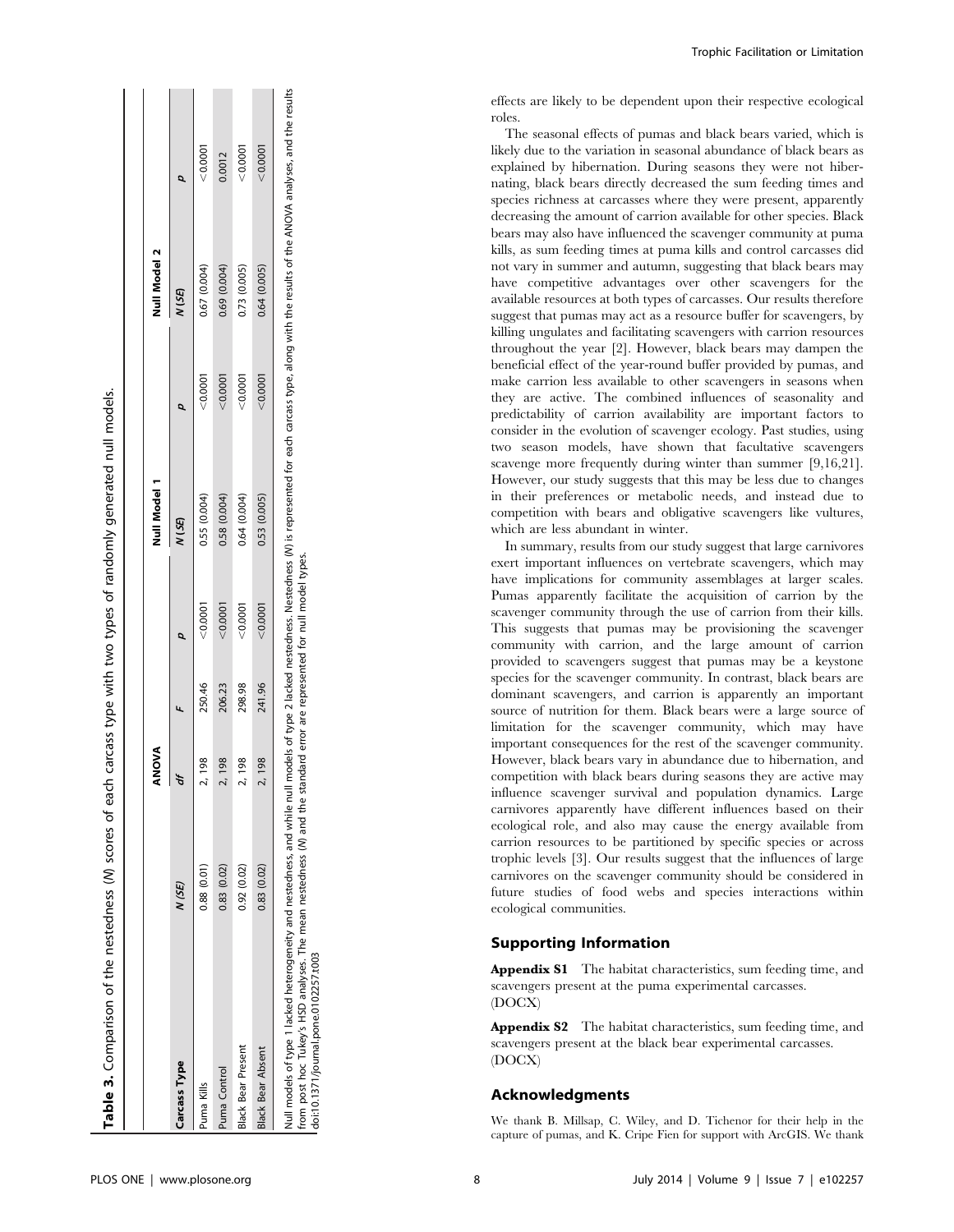Table 4. The nestedness contribution (NC) scores and occurrence rate for the 7 most frequent scavenger species at each carcass type.

|                       | Puma Kill              | <b>Puma Control</b>    | <b>Black Bear Present</b> | <b>Black Bear Absent</b> |
|-----------------------|------------------------|------------------------|---------------------------|--------------------------|
| <b>Species</b>        | <i>NC</i> (occurrence) | <i>NC</i> (occurrence) | <i>NC</i> (occurrence)    | <i>NC</i> (occurrence)   |
| <b>Bobcat</b>         | $0.91(8.6\%)$          | 0.77(15.5%)            | 0.74(4.7%)                | 0.54(27.7%)              |
| Common Raven          | 0.77(22.4%)            | 0.78(27.6%)            | $0.90(41.9\%)$            | 0.68(44.7%)              |
| Coyote                | 0.75(25.9%)            | $0.81(36.2\%)$         | 0.97(23.3%)               | 0.64(38.3%)              |
| Fisher                | 0.89(17.2%)            | 0.53(22.4%)            | $0.89(20.9\%)$            | $0.71(34.0\%)$           |
| <b>Gray Fox</b>       | 0.93(37.9%)            | 0.85(48.3%)            | 0.82(25.6%)               | 0.93(59.6%)              |
| Spotted Skunk         | 0.83(17.2%)            | $0.86(13.8\%)$         | 0.87(2.3%)                | 0.92(10.6%)              |
| <b>Turkey Vulture</b> | $0.71(19.0\%)$         | 0.65(22.4%)            | 0.94(46.5%)               | 0.40(23.4%)              |

A higher NC score indicates that the occurrence of the species is more structured, and rate of occurrence is noted as the percent of carcasses at which the species was present.

doi:10.1371/journal.pone.0102257.t004

D. Casady, J. Golla, B. Evans, J. Smith, G. Schmidt, C. Wallace, R. Carrothers, P. Johnston, B. Milano, and P. Taylor for their help with field work and data entry. N. Selva and an anonymous reviewer provided many comments that improved a previous version of this manuscript.

## References

- 1. DeVault TL, Rhodes Jr OE, Shivik JA (2003) Scavenging by vertebrates: behavioral, ecological, and evolutionary perspectives on an important energy transfer pathway in terrestrial ecosystems. Oikos 102: 225–234.
- 2. Wilmers CC, Crabtree RL, Smith DW, Murphy KM, Getz WM (2003a) Trophic facilitation by introduced top predators: grey wolf subsidies to scavengers in Yellowstone National Park. Journal of Animal Ecology 72: 909– 916.
- 3. Barton PS, Cunningham SA, Lindenmayer DB, Manning AD (2013) The role of carrion in maintaining biodiversity and ecological processes in terrestrial ecosystems. Oecologia 171: 761–772.
- 4. Wilmers CC, Stahler DR, Crabtree RL, Smith DW, Getz WM (2003b) Resource dispersion and consumer dominance: scavenging at wolf– and hunter– killed carcasses in greater Yellowstone, USA. Ecology Letters 6: 996–1003.
- 5. Selva N, Fortuna MA (2007) The nested structure of a scavenger community. Proceedings of the Royal Biological Society of London 274: 1101–1108.
- 6. Wilson EE, Wolkovich EM (2011) Scavenging: how carnivores and carrion structure communities. Trends in Ecology & Evolution 26: 129–135.
- 7. Watson J, Rae SR, Stillman R (1992) Nesting density and breeding success of golden eagles in relation to food supply in Scotland. Journal of Animal Ecology 61: 543–550.
- 8. Angerbjorn A, Arvidson B, Noren E, Stromgren L (1991) The effect of winter food on reproduction in the arctic fox. Journal of Animal Ecology 60: 705-714.
- 9. Selva N, Jedrzejewska B, Jedrzejewski W, Wajrak A (2005) Factors affecting carcass use by a guild of scavengers in European temperate woodland. Canadian Journal of Zoology 83: 1590–1601.
- 10. Begon M, Townsend CR, Harper JL (2006) Ecology: from individuals to ecosystems. Boston: Wiley-Blackwell. 752 p.
- 11. Wallace MP, Temple SA (1987) Competitive interactions within and between species in a guild of avian scavengers. The Auk 104: 290–295.
- 12. Hunter JS, Durant SM, Caro TM (2006) Patterns of scavenger arrival at cheetah kills in Serengeti National Park Tanzania. African Journal of Ecology 45: 275– 281.
- 13. Elbroch LM, Wittmer HU (2012) Table scraps: inter-trophic provisioning by pumas in Patagonia. Biology Letters 8: 776–779.
- 14. DeVault TL, Olson ZH, Beasley JC, Rhodes OE Jr (2011) Mesocarnivores dominate competition for carrion in an agricultural landscape. Basic and Applied Ecology 12: 268–274.
- 15. Cortez-Avizanda A, Jovani R, Carrete M, Donazar JA (2012) Resource unpredictability promotes species diversity and coexistence in an avian scavenger guild: a field experiment. Ecology 93: 2570–2579.
- 16. Pereira LM, Owen-Smith N, Moleon M (2014) Facultative predation and scavenging by mammalian carnivores: seasonal, regional, and intraguild comparisons. Mammal Review 44: 44–55.
- 17. Houston DC (1995) The adaptations of scavengers. In Sinclair ARE, Norton-Griffiths M, editors. Serengeti: dynamics of an ecosystem. Chicago University of Chicago Press. 263–286.
- 18. Blazquez M, Sanchez-Zapata JA, Botella F, Carrete C, Eguıa S (2009) Spatiotemporal segregation of facultative avian scavengers at ungulate carcasses. Acta Oecologica 35: 645–650.

#### Author Contributions

Conceived and designed the experiments: MLA LME CCW HUW. Performed the experiments: MLA. Analyzed the data: MLA. Wrote the paper: MLA LME CCW HUW.

- 19. Guimaraes PR, Guimaraes P (2006) Improving the analyses of nestedness for large sets of matrices. Environmental Modelling and Software. 21: 1512–1513.
- 20. Ruth TK, Murphy K (2010) Competition with other carnivores for prey. In: Hornocker M, Negri S, editors. Cougar: ecology and conservation. Chicago: University of Chicago Press. 163–172.
- 21. Krofel M, Kos I, Jerina K (2012) The noble cats and the big bad scavengers: effects of dominant scavengers on solitary predators. Behavioral Ecology and Sociobiology 66: 1297–1304.
- 22. Knopff KH, Knopff AA, Kortello A, Boyce MS (2010) Cougar kill rate and prey composition in a multi-prey system. Journal of Wildlife Management 74: 1435– 1447.
- 23. Elbroch LM, Wittmer HU (2013b) Nuisance ecology: do scavenging condors exact foraging costs on pumas in Patagonia? PLoS ONE 8: e53595.
- 24. Matthews NE, Porter WF (1988) Black bear predation of white-tailed deer neonates in the central Adirondacks. Canadian Journal of Zoology 66: 1241– 1242.
- 25. Schwartz CC, Franzmann AW (1991) Interrelationship of black bears to moose and forest succession in the northern coniferous forest. Wildlife Monographs 113: 3–58.
- 26. Svoboda NJ, Belant JL, Beyer DE, Duquette JF, Sticker HK, et al. (2011) American black bear predation of an adult white-tailed deer. Ursus 22: 91–94.
- 27. Murphy KM, Felzien GZ, Hornocker MG, Ruth TK (1998) Encounter competition between bears and cougars: some ecological implications. Ursus 10: 55–60.
- 28. Olson ZH, Beasley JC, DeVault TL, Rhodes OE Jr (2012) Scavenger community response to the removal of a dominant scavenger. Oikos 121: 77–84.
- 29. Sebastian-Gonzales E, Sanchez-Zapata JA, Donazar JA, Selva N, Cortez-Avizanda A, et al. (2013) Interactive effects of obligate scavengers and scavenger community richness on lagomorph carcass consumption patterns. Ibis 155: 881– 885.
- 30. Sikes RS, Gannon WL, the Animal Care and Use Committee of the American Society of Mammalogists (2011) Guidelines of the American Society of Mammalogists for the use of wild mammals in research. Journal of Mammalogy 92: 235–253.
- 31. Mayer KE, Laundenslayer WF, editors (1988) A guide to wildlife habitats in California. Sacramento, CA: California Department of Forestry and Fire Protection.
- 32. Allen ML, Elbroch LM, Casady DS, Wittmer HU (2014) Seasonal variation in the feeding ecology of pumas (Puma concolor) in northern California. Canadian Journal of Zoology 92: 397–403.
- 33. Allen ML (2014) The ecology and behaviour of pumas (Puma concolor) in northern California, U.S.A. Victoria University of Wellington: Ph.D. Dissertation, 202 p.
- 34. Selva N, Jedrzejewska B, Jedrzejewski W (2003) Scavenging on European bison carcasses in Bialowieza Primeval Forest (eastern Poland). Ecoscience 10: 303– 311.
- 35. Elbroch LM, Wittmer HU (2013a) The effects of puma prey selection and specialization on less abundant prey in Patagonia. Journal of Mammalogy 94: 259–268.